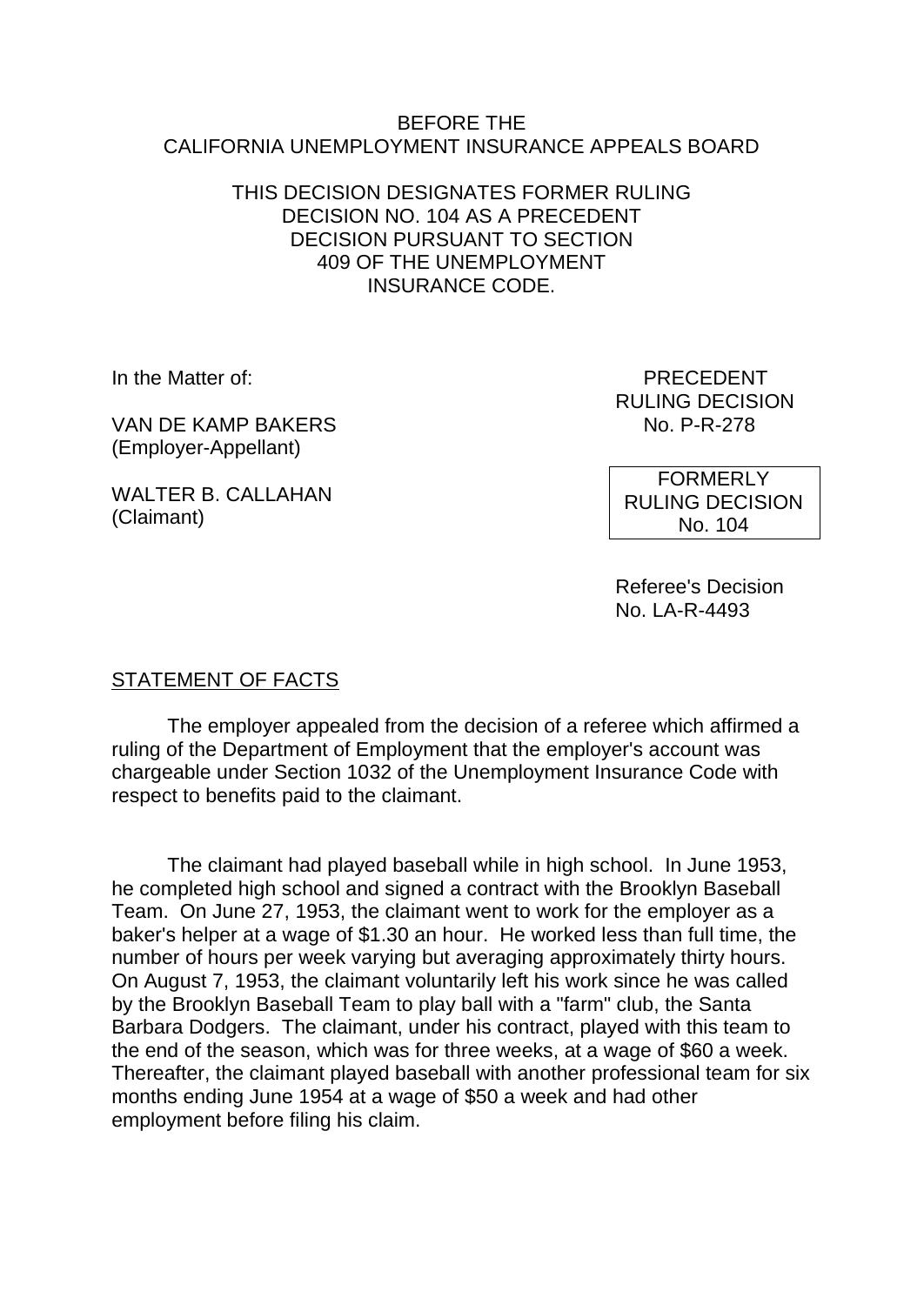Effective January 16, 1955, the claimant filed his claim for benefits. As a base period employer, the employer herein submitted information regarding the leaving of work and requested a ruling. The department issued its ruling on April 27, 1955, which was unfavorable to the employer on the basis that the claimant had good cause for leaving his work since he left to fulfill a legal contract made in June 1953, with an increase in pay in excess of ten percent. The employer appealed to a referee who affirmed the ruling issued by the department and held the employer's account chargeable.

The question presented is whether the claimant voluntarily left his employment with the appellant without good cause.

## REASONS FOR DECISION

Section 1032 of the code provided as follows:

"1032. If it is ruled under Section 1030 or 1328 that the claimant left the employer's employ voluntarily and without good cause or was discharged by reason of misconduct connected with his work, benefits paid to the claimant subsequent to the termination of employment due to such voluntary leaving or discharge which are based upon wages earned from such employer prior to the date of such termination of employment, shall not be charged to the account of such employer unless he failed to furnish the information specified in Section 1030 within the time limit prescribed in that section."

We have previously held that good cause does not exist for leaving permanent full-time work for temporary work (Benefit Decisions Nos. 5524 and 5590). We reviewed our position on this matter in Ruling Decision No. 91 wherein we considered the situation of a worker who left work as an assembler averaging approximately \$77 a week to accept work as a script writer, in which he had had prior experience, for a period of twenty-six weeks at \$300 per week with the possibility of his contract being renewed. We said the following in that case: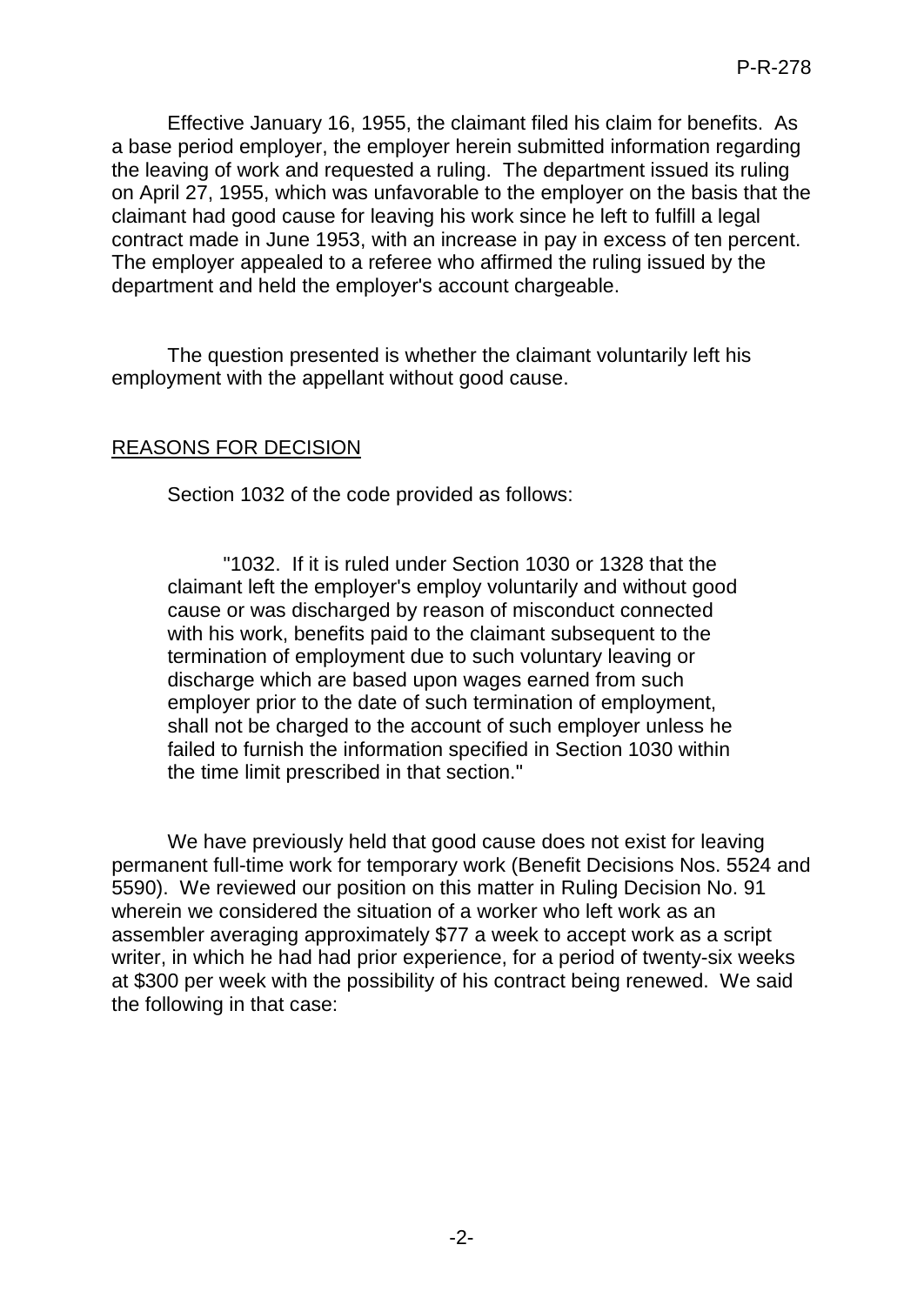"In Benefit Decision No. 5686 we reviewed a number of our previous decisions pertaining to the issue of good cause for leaving employment. We then concluded:

" 'If the facts disclose a real, substantial, and compelling reason for leaving employment of such nature as would cause a reasonable person genuinely desirous of retaining employment to take similar action, then there is good cause for such leaving within the meaning of Section 58(a) of the Act.'

"In Ruling Decision No. R-5, we stated as follows:

" 'In determining the issue of good cause in cases involving a leaving of work to accept other employment no definite standards or criteria can be established which may be uniformly applied in each and every case. Consideration must be given, among other things, to the relative remuneration, permanence and working conditions of the respective employments as well as the inducements or assurances, if any, made to the claimant by the prospective employer. All of the facts and circumstances of each particular case must be examined and weighed in determining whether good cause exists for leaving employment.'

"In Benefit Decision No. 5524, we considered a situation wherein the claimant left permanent employment paying a wage of \$45 per week for an offer to manage a parking lot for a period of approximately four months at a salary of between \$55 and \$65 a week, plus 50% of the net profits of the lot. We concluded in that decision that the leaving of permanent work in order to accept temporary work was, under the circumstances, without good cause. We also arrived at the same conclusion in Benefit Decision No. 5590 where a claimant left permanent work as a helper in a macaroni factory at a wage of \$1 per hour for promised work to assist in the construction of four houses as a carpenter's helper at  $95¢$  per hour, with the prospect that such experience would lead to union membership within a short time, at which time his pay would be increased to \$1.25 per hour. We likewise reached the same conclusion where a claimant left permanent full-time work for other permanent full-time work which offered only insignificant increases in pay or other advantages (Ruling Decisions Nos. 17, 36 and 39).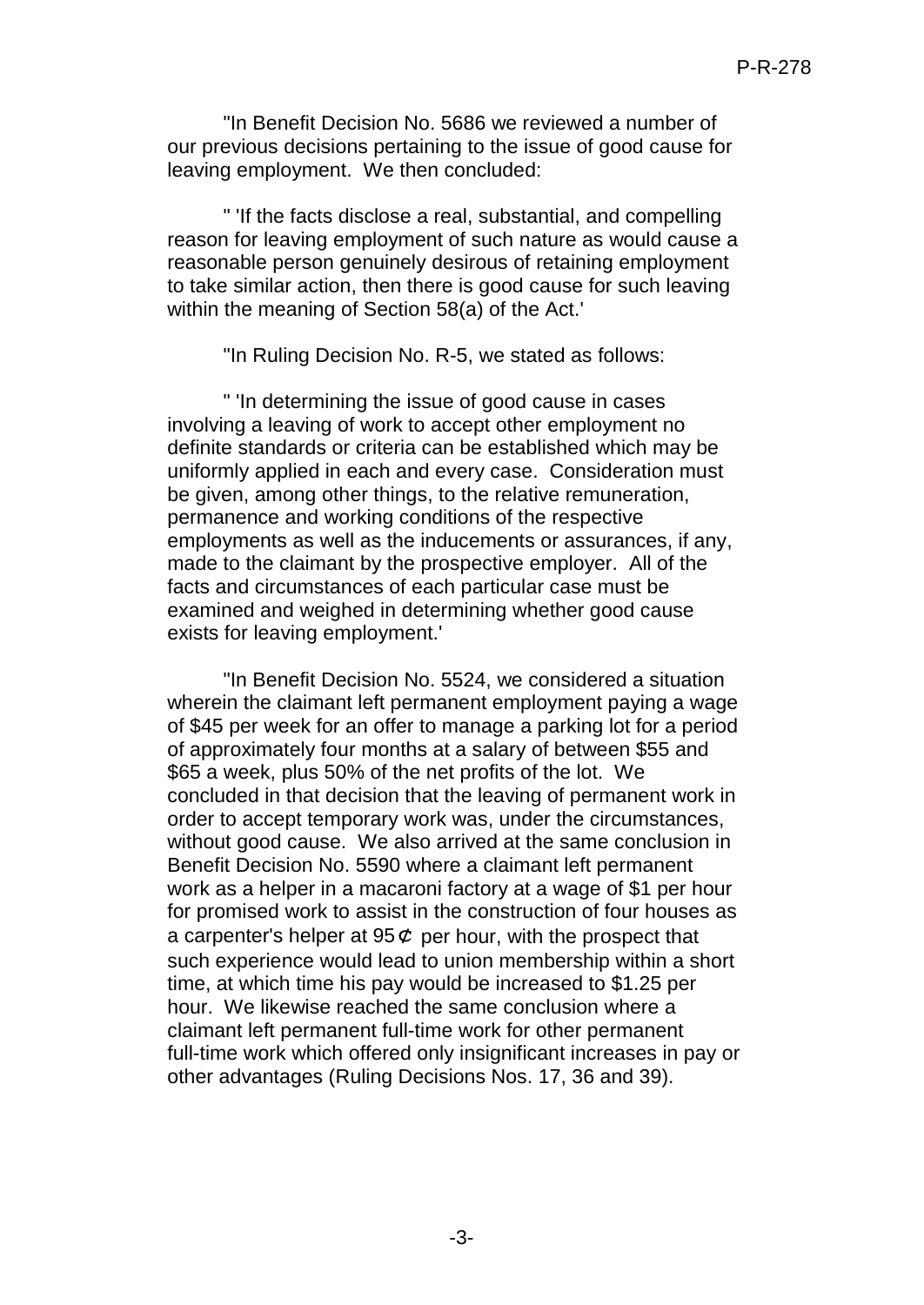"We have in other decisions, however, held that a worker who voluntarily left permanent employment for other employment which at the time appeared to be permanent and which paid a substantially higher wage or offered other substantial advantages, did so with good cause. Thus, we held in Benefit Decision No. 5572, where the worker left permanent work paying a salary of \$225 per month for a promise of other permanent work paying a salary of \$275 per month, and in Ruling Decision No 2, where the worker left permanent work paying \$1.62 per hour for similar work at a wage of \$1.90 per hour after being advised that the prospects of permanency were good, that the respective workers voluntarily left their employment with good cause.

"In Ruling Decision No. R-85, we considered a further situation wherein a claimant who had been employed as a laborer for approximately seven years by the appellant at a terminating wage of \$1.55 per hour, had, during such period, completed a four-year course under the servicemens' readjustment educational program which qualified him for apprenticeship as an automobile mechanic. Upon completion of the course, the claimant left the appellant to accept work as an apprentice at a starting wage of \$1.51 per hour, with periodic increases to \$1.80 per hour at the expiration of approximately ten months, and to a journeyman's card in approximately fourteen months. We concluded in that case, after giving consideration to all of the circumstances involved, that the claimant had voluntarily left his work with good cause.

"In the present case, the appellant argues that the new work which caused the claimant to leave the appellant's employ was temporary and that, in accordance with the principles established by this Appeals Board in Benefit Decisions Nos. 5524 and 5590, it follows that the claimant voluntarily left the appellant's employ without good cause. However, as we pointed out in Ruling Decision No. 5 quoted above, all of the facts and circumstances of each particular case must be examined and weighed in determining whether good cause exists for leaving employment, including among other things, the relative remuneration, the permanence and working conditions of the respective employments, as well as the inducements or assurances, if any, made to the claimant by the prospective employer.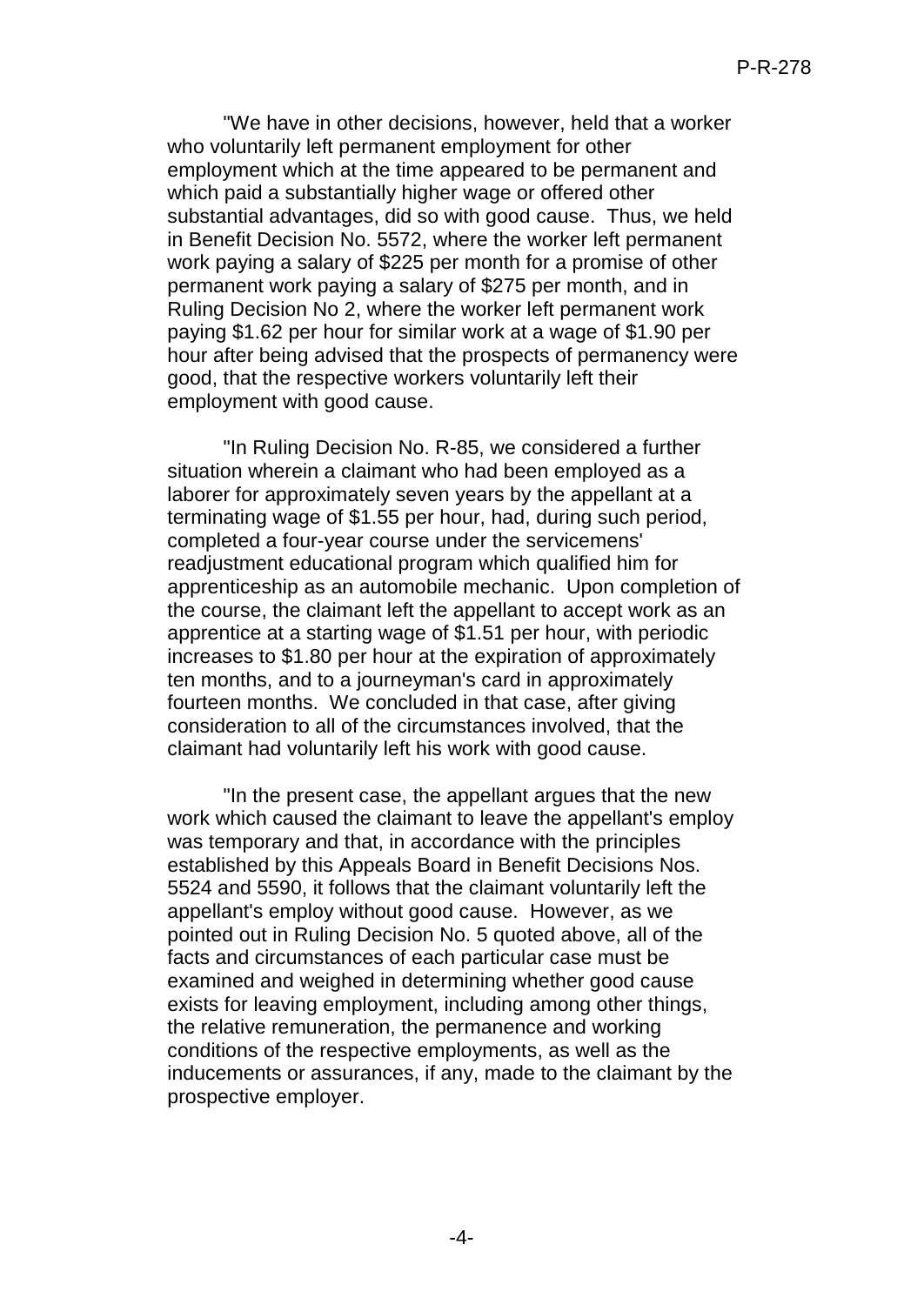"In the present case, the claimant was assured of six months of employment with the possibility that the period thereof would be extended indefinitely at a salary four times as great as the wage which he received from the appellant. Under these facts, it is our opinion that the claimant had a real, substantial, and compelling reason for leaving his employment with the appellant. Therefore, we hold that the claimant had good cause for leaving his work with the appellant within the meaning of Section 1030 of the code."

In the instant case, the employer has not shown otherwise and the facts will support the inference that the claimant had signed his contract with the baseball team prior to the time when he accepted employment with this employer. Baseball was the chosen profession of the claimant; but he had to abide his time until he was called by the baseball team. The work which the claimant performed for the employer herein not only was part time but it was "stop-gap" employment which he accepted until such time as he was required by the baseball team to fulfill his contractual obligation to report to play baseball. Under such facts, we find that this case is distinguishable from the facts we considered in Benefit Decisions Nos. 5524 and 5590. Pursuant to our reasoning in Ruling Decision No. 91, we find that the claimant had a real, substantial, and compelling reason for leaving his employment with the employer herein. Therefore, the leaving was with good cause under Section 1032 of the code.

#### DECISION

The decision of the referee is affirmed. Any benefits paid to the claimant which are based on wages earned from the employer prior to August 7, 1953, are chargeable under Section 1032 of the code to Employer Account No. XXX-XXXX.

Sacramento, California, January 6, 1956.

CALIFORNIA UNEMPLOYMENT INSURANCE APPEALS BOARD

MICHAEL B. KUNZ, Chairman

GLENN V. WALL

ARNOLD L. MORSE